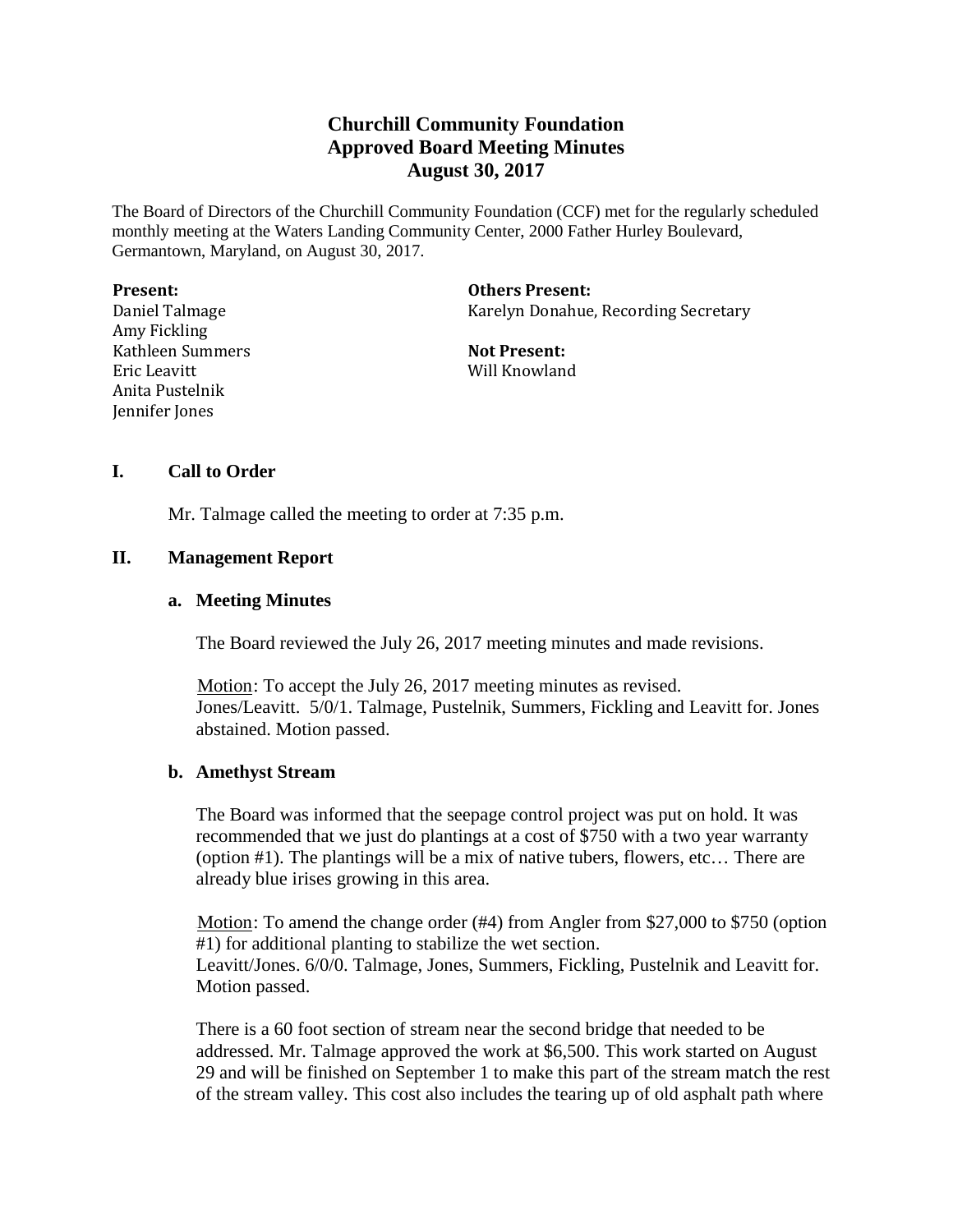water would stand and the installation of a new asphalt path on the other side of the tree pending approval by the permit agencies.

Motion: To ratify a new task order  $(#5)$  from Angler to complete the 60 foot section of stream with rip rap to match the upstream and downstream areas and change the section of asphalt path location of a cost not to exceed \$6,500. Leavitt/Jones. 6/0/0. Talmage, Jones, Summers, Fickling, Pustelnik and Leavitt for. Motion passed.

# **c. Dredging**

The dredging has been going well. There have been a couple of mechanical issues which has slowed them down for a few days, but they have been back on track with doing 66 truckloads today (8/30). They have now moved to area "A". The working hours are form 7 am – 7 pm, Monday through Friday, and a starting time of 9 am on Saturdays. There are a total of 15-20 trucks and they are transporting the dredge material to Crofton, Maryland and Loudoun County, Virginia. The sweeper is run daily to clean any mess made by the trucks on the roads..

## **d. Financials**

The Board reviewed the financials for the month ending June 30, 2017.

# **III. Old Business**

#### **a. 2018 Budget**

The draft of 2018 Budget will be sent to the sub-associations.

Motion: To approve the current 2018 draft budget be sent to the sub-associations to be sent to their homeowners for review. Jones/Summers. 5/0/1. Talmage, Jones, Summers, Fickling, and Leavitt for. Pustelnik abstained. Motion passed.

# **b. Landscaping / Trees**

A bunch of poke weed (invasive, non-native weeds) was removed from sections 9 and 10. Jim Fetchu, a licensed arborist with CPJ, was able to look at trees with these weeds removed. A lot of these trees, between posts 9 and 10 are dead or dying. Musser made a proposal to remove 17 Ash trees (due to Emerald Ash Borer), a Poplar tree and some Walnut trees for a cost of \$9,000. Mr. Talmage stated that they would first carefully remove the limbs, take down the trees cutting them flush and then haul everything away. Ms. Fickling believed the price to be way too high and requested that a second bid be obtained. Another proposal for tree removal at the mouth of the Amethyst Stream, at a cost of \$2,750, was reviewed. Mr. Siefert will need to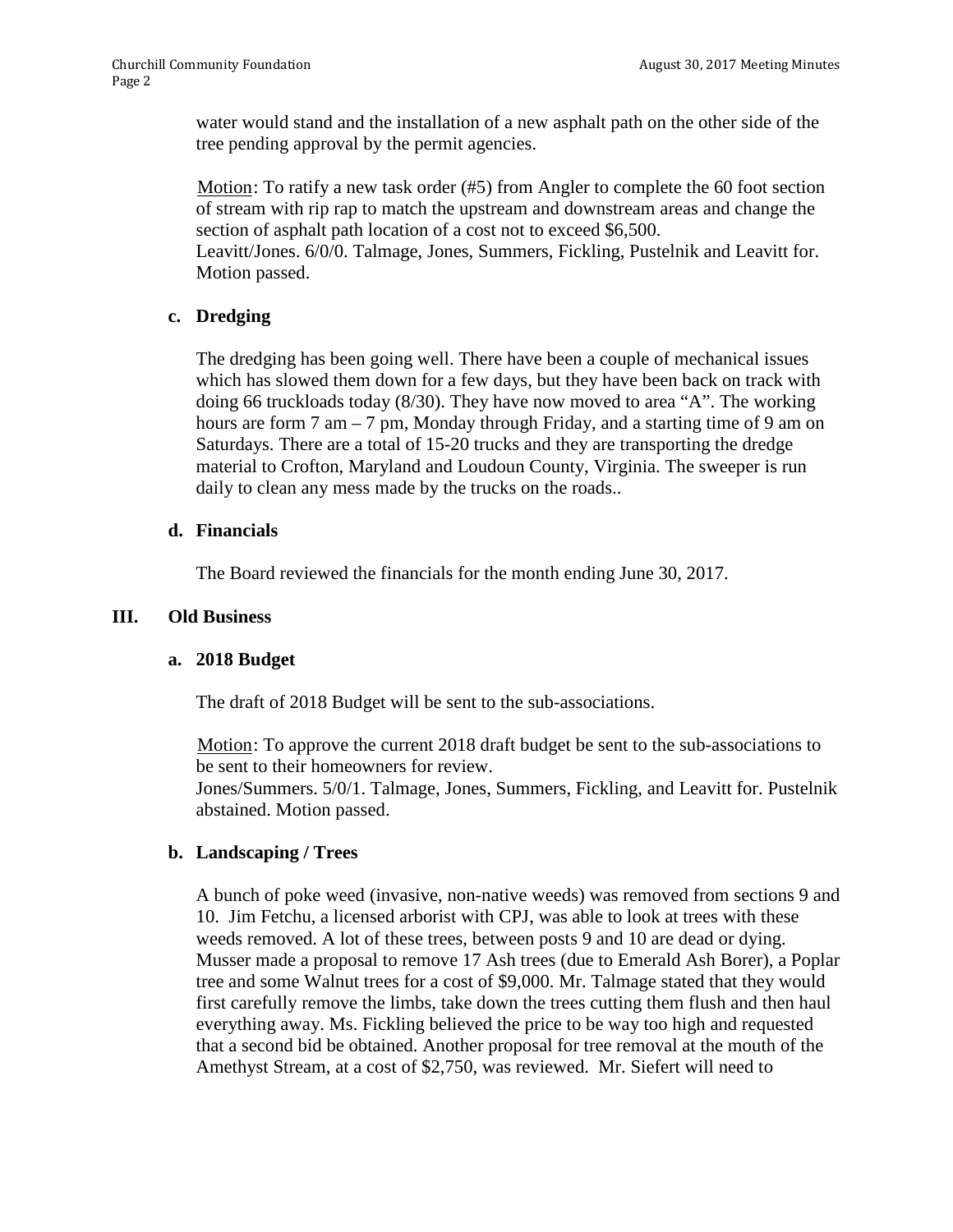determine which account code to charge for this work. Ms. Fickling suggested S&P Tree Service be invited to bid on the project.

Motion: To approve a tree removal proposal not to exceed  $$11,750$ . This approval is contingent on where the funds will come from and pending a second bid. Leavitt/Jones. 6/0/0. Talmage, Jones, Summers, Fickling, Pustelnik and Leavitt for. Motion passed.

# **c. Lake Walk-Through**

This has been scheduled for September 10, 2017 at 3:00 pm.

## **IV. New Business**

#### . **V. Next Meeting**

The next meeting of the Board of Directors for the Churchill Community Foundation will be Wednesday, September 27, 2017 at 7:30 p.m. at the Waters Landing Community Center.

## **VI. Adjournment**

Motion: To adjourn the meeting at 9:25 p.m. Pustelnik /Leavitt. 6/0/0. Leavitt, Pustelnik, Talmage, Fickling, Jones and Summers for. Motion passed.